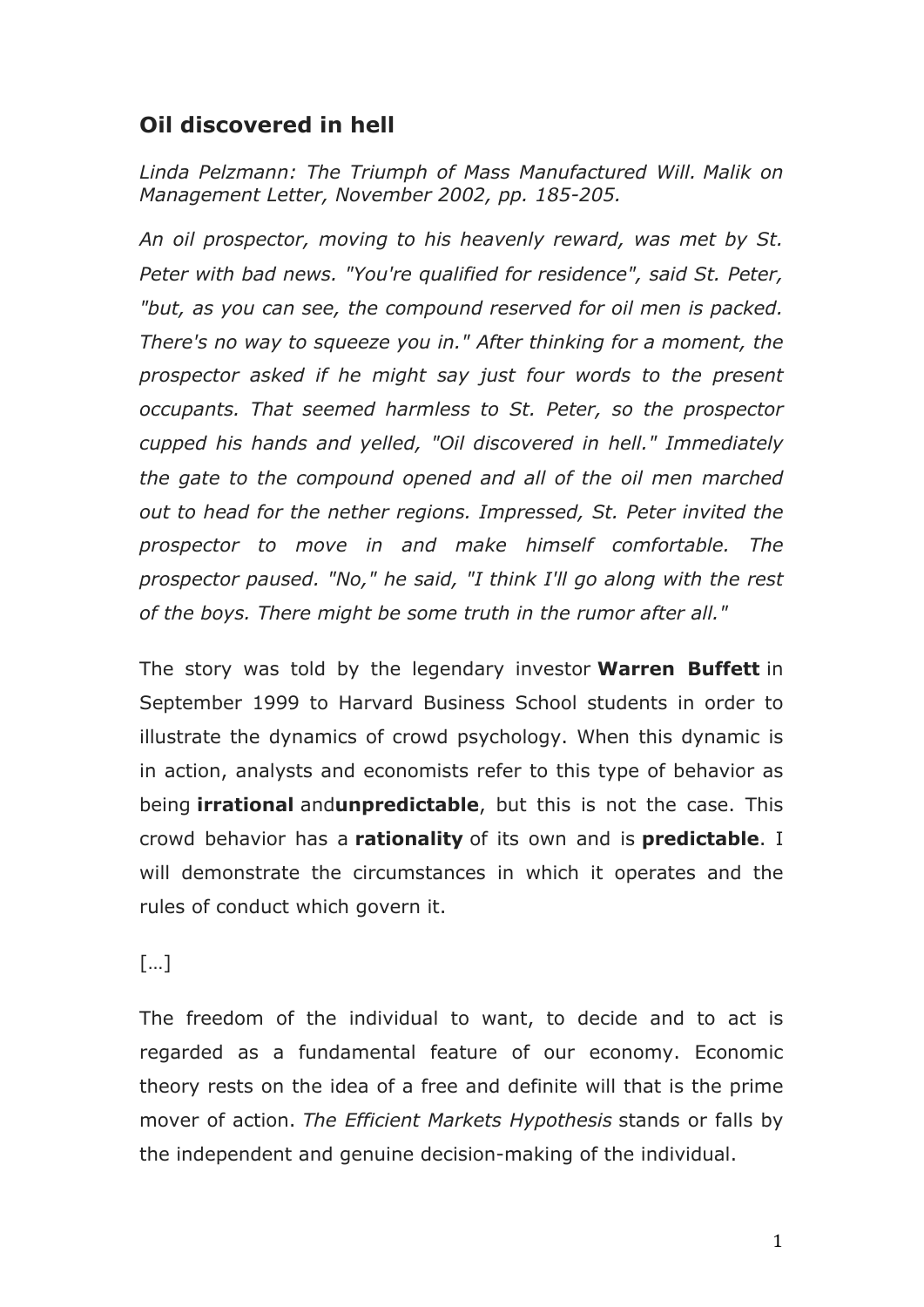However, when economists maintain that this highly developed order in market relationships applies at all times and in all places, they are mistaken. For there are other circumstances in which people do what other people are doing, without thinking or deciding for themselves. People only need to **panic** or, even better, to be filled with **enthusiasm**, and they will prove that this is true. In "*nodata situations*", where there is no information available and people cannot fall back on experience, they also become other-directed.

The fact that markets are generally efficient, because market participants use the available information to make independent decisions, does not prevent manic phases occurring in which people, on occasion as victims of irrational exuberance, greed, overoptimism and over-trading, revert to primitive behavior . A characteristic feature of this type of relapse is that **people become other-directed**. The pull, or attraction, which is exerted by other people on an individual grows with the size of the manipulable crowd. The extent to which panic and euphoria will spread is a quantitative question. The contagion often develops in geometrical progression.

People tend to adapt their behavior to the structure of the information available in the environment where they form expectations. They act ecologically rationally to the degree they are using the structure of the information provided by this environment. One factor of this type in people's environments is other people. "*The others*" are a significant source of information and means of orientating oneself. In conditions such as uncertainty, insecurity, anxiety but also euphoria, it is "*the others*" who provide the individual with his coordinates.

The confrontation with an unknown environment, in which people do not know their way around, leads circumstances to evolve in

2